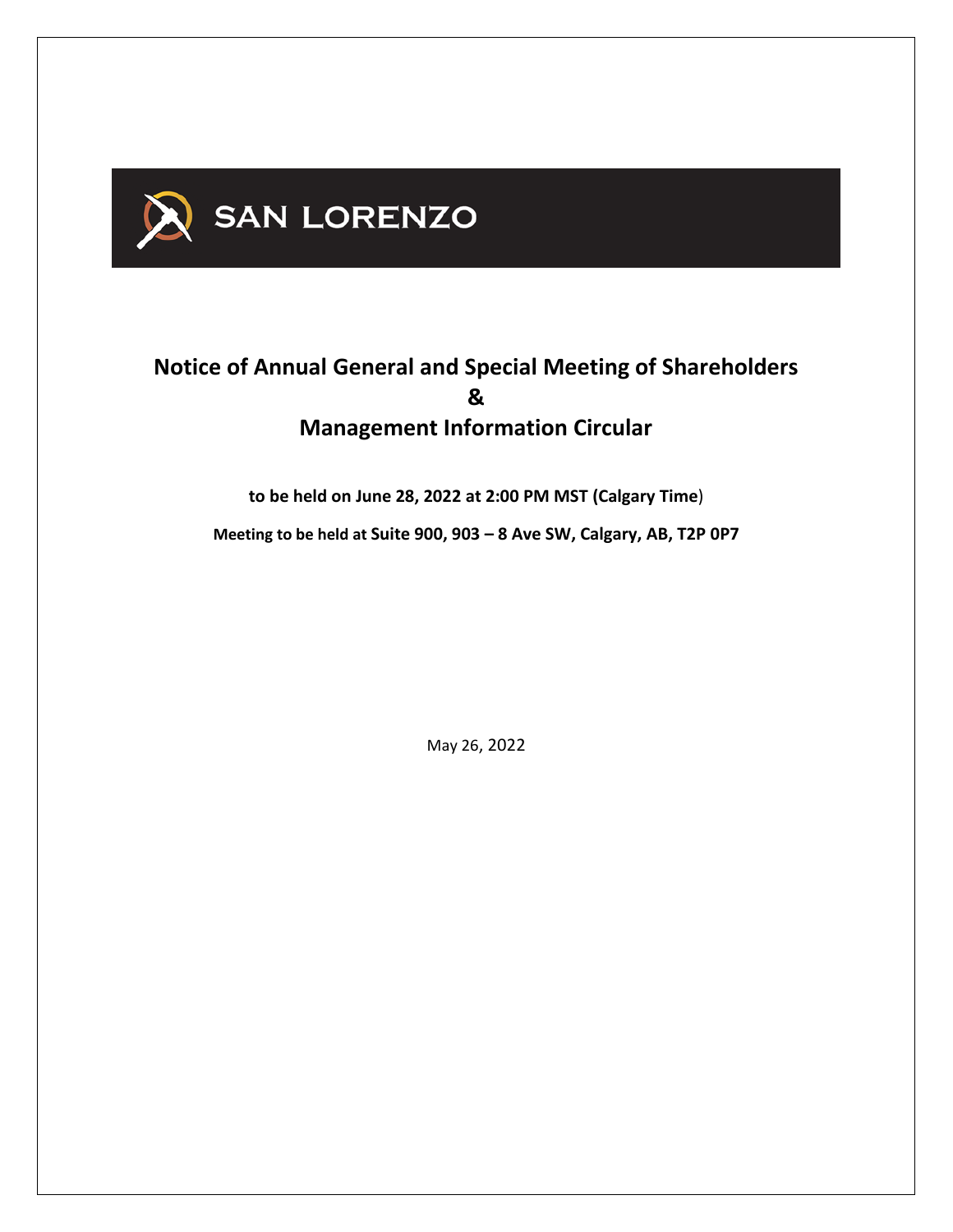#### **SAN LORENZO GOLD CORP.**

#### **NOTICE OF ANNUAL GENERAL & SPECIAL MEETING**

#### TO THE SHAREHOLDERS:

NOTICE IS HEREBY GIVEN that the Annual General & Special Meeting (the "**Meeting**") of shareholders of San Lorenzo Gold Corp. (the "**Company**") will be held at **Suite 900, 903 – 8 Ave SW, Calgary, AB, T2P 0P7**, on June 28th , 2022, at the hour of 2:00 PM MST (Calgary Time) for the following purposes:

- 1. to receive the audited financial statements of the Company for the fiscal year ended December 31, 2021, and the accompanying report of the auditors;
- 2. to set the number of directors of the Company at four (4);
- 3. to elect the directors of the Company;
- 4. to appoint MNP LLP as the auditors of the Company for the fiscal year ending December 31, 2022 and to authorize the directors of the Company to fix their remuneration;
- 5. to consider and, if thought fit, to pass an ordinary resolution to approve the Company's stock option plan; and
- 6. to transact such further or other business as may properly come before the Meeting and any adjournment or postponement thereof.

The accompanying information circular provides additional information relating to the matters to be dealt with at the Meeting and is supplemental to, and expressly made a part of, this Notice of Meeting.

The Company's Board of Directors has fixed May 26, 2022, as the record date for the determination of shareholders entitled to notice of and to vote at the Meeting and at any adjournment or postponement thereof. Each registered shareholder at the close of business on that date is entitled to such notice and to vote at the Meeting in the circumstances set out in the accompanying information circular.

If you are a registered shareholder of the Company and unable to attend the Meeting in person, please complete, date and sign the accompanying form of proxy and deposit it with the Company's transfer agent, Odyssey Trust Company, in accordance with the instructions provided in the form of proxy at least 48 hours (excluding Saturdays, Sundays and holidays recognized in the Province of British Columbia) before the time and date of the Meeting or any adjournment or postponement thereof.

If you are a non-registered shareholder of the Company and received this Notice of Meeting and accompanying materials through a broker, a financial institution, a participant, a trustee or administrator of a self-administered retirement savings plan, retirement income fund, education savings plan or other similar self-administered savings or investment plan registered under the *Income Tax Act* (Canada), or a nominee of any of the foregoing that holds your securities on your behalf (an "**Intermediary**"), please complete and return the materials in accordance with the instructions provided to you by your Intermediary.

DATED at Calgary, Alberta, this 26<sup>th</sup> day of May 2022.

By Order of the Board of Directors of SAN LORENZO GOLD CORP.

*"Ken Booth"* President & CEO, Director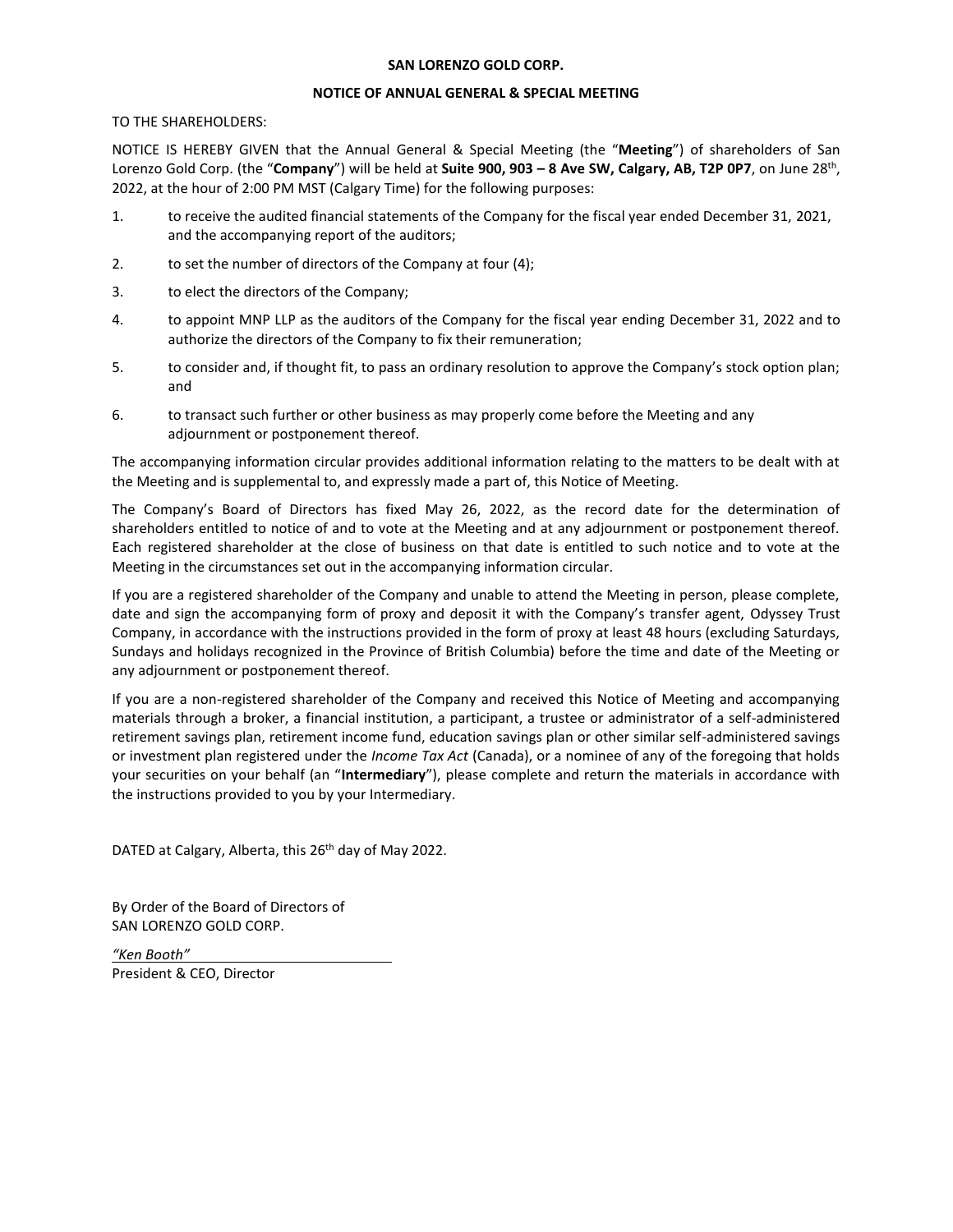#### **Solicitation of Proxies**

**THIS INFORMATION CIRCULAR (THE "CIRCULAR") IS FURNISHED IN CONNECTION WITH THE SOLICITATION BY THE MANAGEMENT OF SAN LORENZO GOLD CORP. (THE "CORPORATION") OF PROXIES TO BE USED AT THE ANNUAL GENERAL MEETING (THE "MEETING") OF SHAREHOLDERS OF THE CORPORATION TO BE HELD AT THE TIME AND PLACE AND FOR THE PURPOSES SET FORTH IN THE ENCLOSED NOTICE OF MEETING.** It is expected that the solicitation will be primarily by mail, but proxies may also be solicited personally by regular employees of the Corporation at nominal cost. The cost of solicitation by management will be borne directly by the Corporation.

## **Appointment and Revocation of Proxies**

The persons named in the enclosed form of proxy are either officers or directors of the Corporation. **A shareholder desiring to appoint some other person to represent him at the Meeting may do so either by inserting such person's name in the blank space provided in that form of proxy or by completing another proper form of proxy.** An instrument of proxy will only be valid if it is completed and delivered to the office of the registrar and transfer agent indicated on the enclosed envelope not later than 2:00 PM MST (Calgary time) on June 28th, 2022 (excluding Saturdays and holidays) or, if the Meeting is adjourned, not later than 2:00 PM MST (Calgary time) on the second business day preceding the date of the adjourned Meeting or delivered to the Chairman of the Meeting on the day of the Meeting or adjournment thereof.

A proxy given pursuant to this solicitation may be revoked by instrument in writing, including another proxy bearing a later date, executed by the shareholder or by his attorney authorized in writing, and deposited either at the registered office of the Corporation at any time up to and including the last business day preceding the day of the Meeting, or any adjournment thereof, at which the proxy is to be used, or with the Chairman of such Meeting on the day of the Meeting, or adjournment thereof.

# **Voting of Proxies**

Shares represented by properly executed proxies in favour of persons designated in the printed portion of the enclosed form of proxy will be voted for each of the matters to be voted on by shareholders as described herein or withheld from voting or voted against if so, indicated on the form of proxy. **The enclosed form of proxy confers discretionary authority upon the persons named therein with respect to amendments or variations to matters identified in the notice of meeting, or other matters which may properly come before the Meeting.** At the time of printing this Circular, management of the Corporation knows of no such amendments, variations or other matters to come before the Meeting.

#### **Voting By Non-Registered Shareholders**

Only registered shareholders or the persons they appoint as their proxies are permitted to vote at the Meeting. However, in many cases, Common Shares (as hereinafter defined) owned by a person (a "non-registered owner") are registered either (a) in the name of an intermediary (an "Intermediary") that the non-registered owner deals with in respect of the Common Shares (Intermediaries include, among others, banks, trust companies, securities dealers or brokers and trustees or administrators of self-administered registered savings plans, registered retirement income funds, registered education savings plans and similar plans); or (b) in the name of a clearing agency (such as The Canadian Depository for Securities Limited ("CDS")) of which the Intermediary is a participant. In accordance with the requirements of National Instrument 54-101 of the Canadian Securities Administrators, the Corporation has distributed copies of the Circular and the accompanying notice of Meeting together with the form of proxy (collectively, the "Meeting Materials") (i) directly to non-registered owners who have advised their Intermediary that they do not object to the Intermediary providing their ownership information to issuers whose securities they beneficially own ("Non-Objecting Beneficial Owners" or "NOBOs"), and (ii) to the clearing agencies and Intermediaries for onward distribution to non-registered owners who have advised their Intermediary that they object to the Intermediary providing their ownership information ("Objecting Beneficial Owners" or "OBOs").

The Corporation is not relying on the notice and access delivery procedures outlined in National Instrument 54-101 to distribute copies of the Meeting Materials in connection with the Meeting.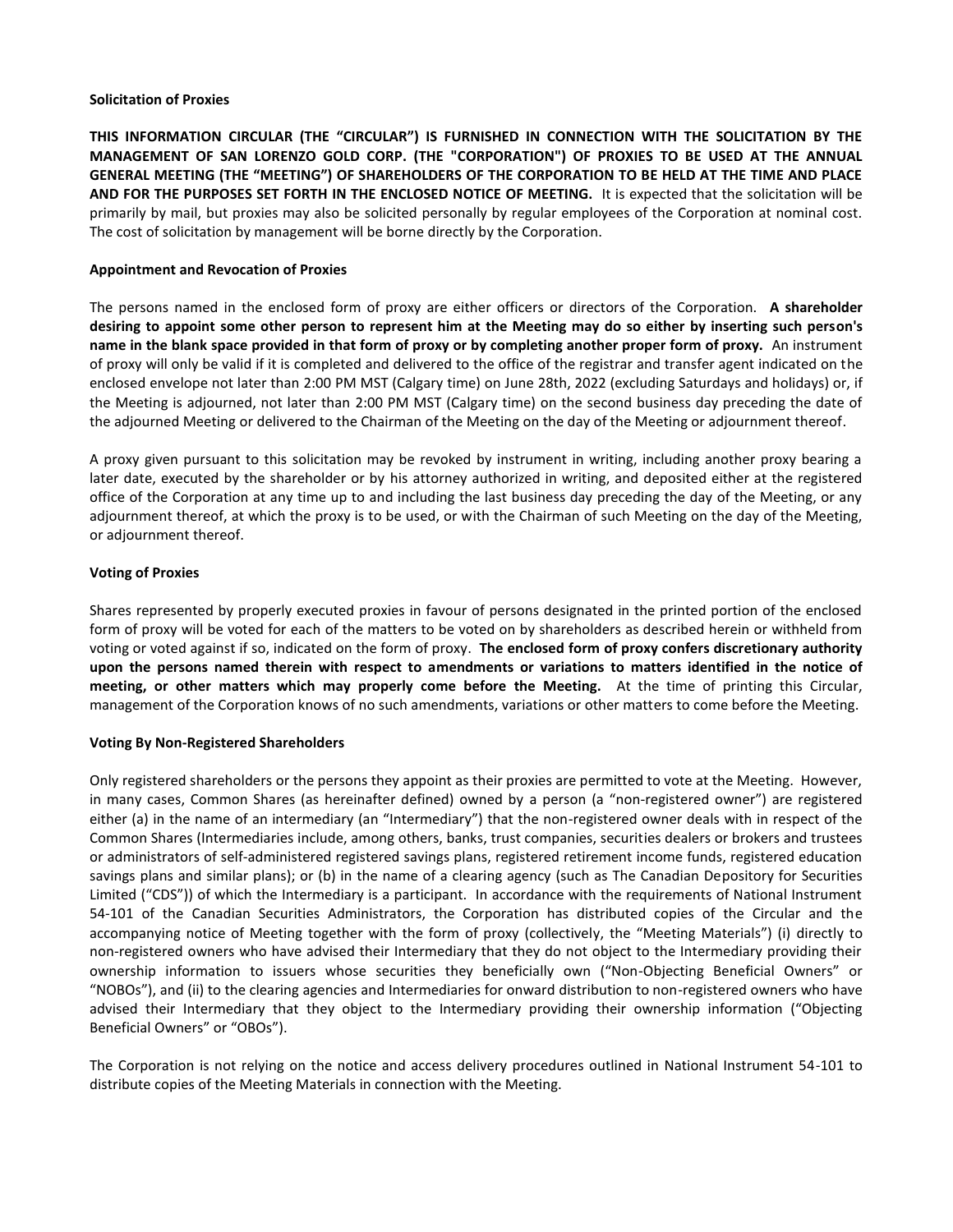Intermediaries are required to forward the Meeting Materials to OBOs unless an OBO has waived the right to receive them. Very often, Intermediaries will use service companies to forward the Meeting Materials to OBOs. The Corporation will not be paying for Intermediaries to deliver to OBOs (who have not otherwise waived their right to receive the Meeting Materials) copies of the Meeting Materials. Accordingly, an OBO will not receive copies of the Meeting Material unless the OBO's Intermediary assumes the costs of delivery. Generally, OBOs who have not waived the right to receive Meeting Materials will either:

- (a) be given a form of proxy which has already been signed by the Intermediary (typically by a facsimile stamped signature), which is restricted as to the number and class of securities beneficially owned by the Objecting Beneficial Owner, but which is not otherwise completed. Because the Intermediary has already signed the form of proxy, this form of proxy is not required to be signed by the non-registered owner when submitting the proxy. In this case, the Objecting Beneficial Owner who wishes to vote by proxy should otherwise properly complete the form of proxy and deliver it as specified; or
- (b) be given a form of proxy which is not signed by the Intermediary and which, when properly completed and signed by the Objecting Beneficial Owner and returned to the Intermediary or its service company, will constitute voting instructions (often called a "Voting Instruction Form") which the Intermediary must follow. Typically, the non-registered owner will also be given a page of instructions which contains a removable label containing a bar code and other information. In order for the form of proxy to validly constitute a Voting Instruction Form, the non-registered owner must remove the label from the instructions and affix it to the Voting Instruction Form, properly complete and sign the Voting Instruction Form and submit it to the Intermediary or its services company in accordance with the instructions of the Intermediary or its service company.

In either case, the purpose of this procedure is to permit non-registered owners to direct the voting of the Common Shares they beneficially own. Should a non-registered owner who receives either form of proxy wish to vote at the Meeting in person, the non-registered owner should strike out the persons named in the form of proxy and insert the non-registered owner's name in the blank space provided. Non-registered owners should carefully follow the instructions of their Intermediary including those regarding when and where the form of proxy or Voting Instruction Form is to be delivered.

# **i. Distribution of Securityholder Materials to Non-Objecting Beneficial Owners**

These securityholder materials are being sent to both registered and non-registered owners of the securities. If you are a non-registered owner, and the Corporation or its agent has sent these materials directly to you, your name and address and information about your holdings of securities, have been obtained in accordance with applicable securities regulatory requirements from the intermediary holding on your behalf.

By choosing to send these materials to you directly, the Corporation (and not the Intermediary holding on your behalf) has assumed responsibility for (i) delivering these materials to you, and (ii) executing your proper voting instructions. Please return your voting instructions as specified in the request for voting instructions.

# **Voting Securities and Principal Holders Thereof**

The authorized capital of the Corporation consists of an unlimited number of common shares ("Common Shares"). As of May 26, 2022, the Corporation had 63,373,368 issued and outstanding Common Shares. The Corporation shall make a list of all persons who are registered holders of Common Shares as of May 26, 2022 (the "Record Date") and the number of Common Shares registered in the name of each person on that date. Each shareholder, or his duly appointed proxy, is entitled to one vote for each Common Share registered in his name as it appears on the list except to the extent that such shareholder has transferred any of his shares after the Record Date and the transferee of those shares produces properly endorsed share certificates or otherwise establishes that he owns the shares and demands, not later than ten days before the Meeting, that his name be included in the list. In such case the transferee is entitled to vote his shares at the Meeting.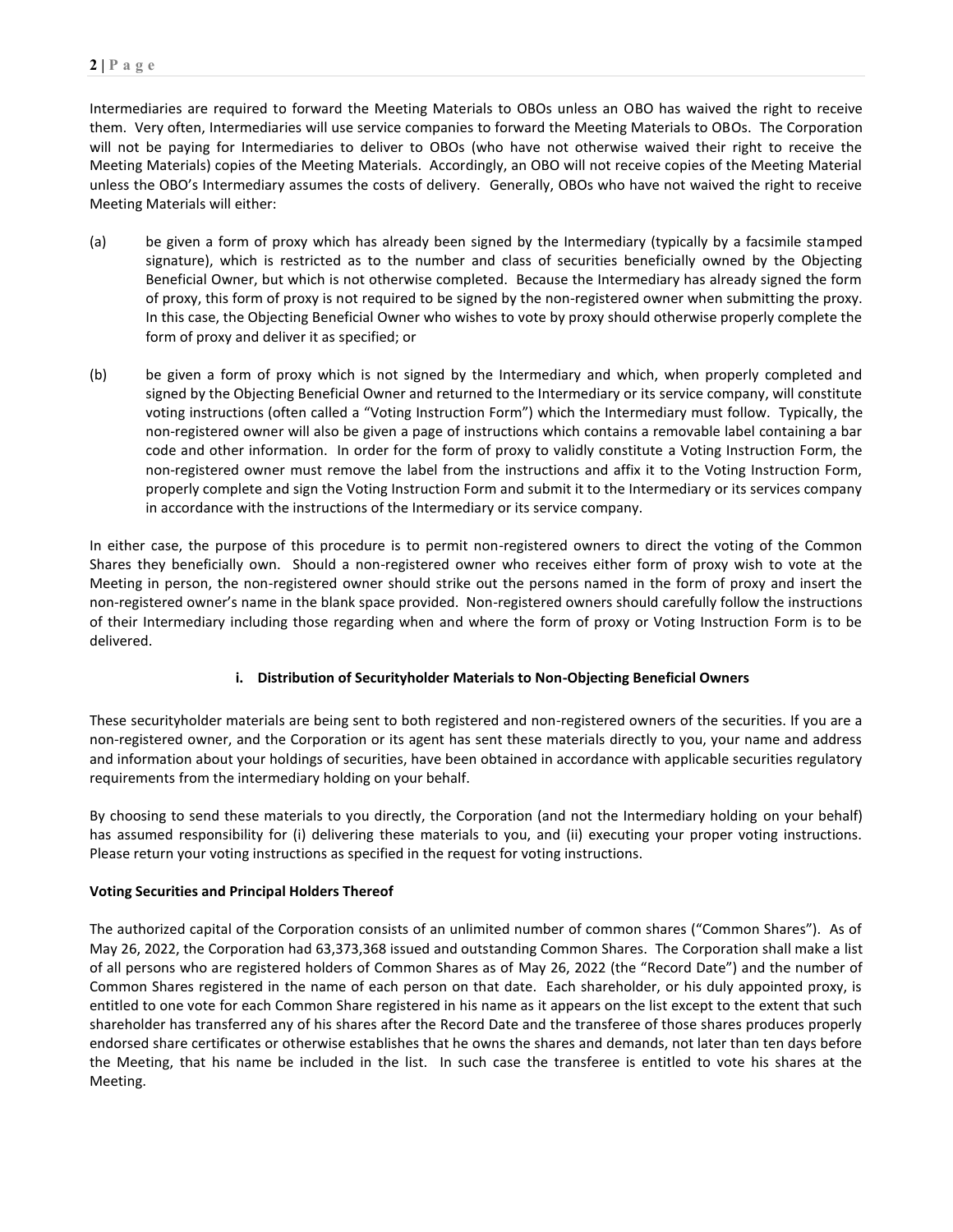To the knowledge of the directors and senior officers of the Corporation, as of the date hereof, there is no person who beneficially owns, directly or indirectly, or exercises control or direction over securities carrying more than 10% of the voting rights attached to any class of outstanding voting securities of the Corporation entitled to be voted at the Meeting, other than the following:

Al Kroontje, Director, Calgary, Alberta 9,849,917 common shares 15.5 % of common share class

#### **Interest of Certain Persons in Matters to be Acted Upon**

No person who has been a director or executive officer of the Corporation at any time since the beginning of its last completed financial year or any associate of any such director or executive officer has any material interest, direct or indirect, by way of beneficial ownership of securities or otherwise, in any matter to be acted upon at the Meeting, except as disclosed in the Circular.

#### **MATTERS TO BE ACTED UPON**

#### **Election of Directors**

At the Meeting, shareholders will be asked to elect four (4) directors. The following table provides the names of the four persons (the "Nominees") nominated by management for election as directors and information concerning them. The persons named in the enclosed form of proxy intend to vote for the election of the Nominees. Management does not contemplate that any of the Nominees will be unable to serve as a director. Each director elected will hold office until his successor is elected at the next annual meeting of the Corporation, or until his successor is elected or appointed unless his office is earlier vacated in accordance with the by-laws of the Corporation.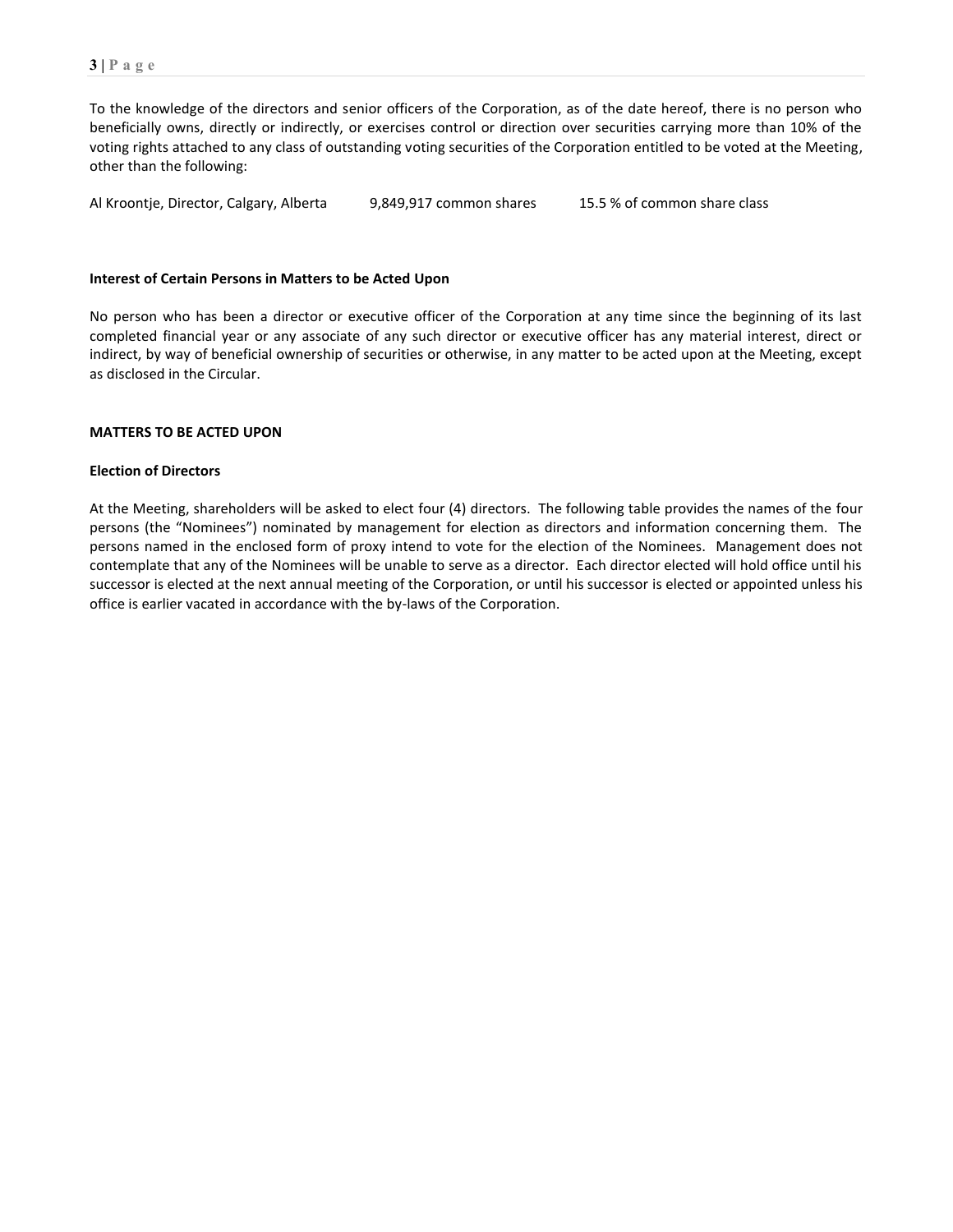| Name &<br><b>Municipality of</b>                   |                                                   | <b>Director</b> | <b>Present Occupation if</b>                                                                                                                                                                                                                                                                                                         | <b>Shares Beneficially</b><br><b>Owned or Over Which</b> |
|----------------------------------------------------|---------------------------------------------------|-----------------|--------------------------------------------------------------------------------------------------------------------------------------------------------------------------------------------------------------------------------------------------------------------------------------------------------------------------------------|----------------------------------------------------------|
| <b>Residence</b>                                   | <b>Office</b>                                     | <b>Since</b>    | <b>Different from Office Held</b>                                                                                                                                                                                                                                                                                                    | Control is Exercised <sup>(1)</sup>                      |
| <b>Terence Walker</b><br>La Serena, Chile (4)      | Vice-President,<br>Exploration<br>and<br>Director | 2020            | Vice-President, Exploration of the<br>Corporation Mr. Walker is a<br>Professional Geologist based in La<br>Serena, Chile who has been active in<br>mineral exploration in Chile for the<br>past 28 years                                                                                                                             | 1,750,000                                                |
| Al J. Kroontje<br>Alberta, Canada (2), (3),<br>(4) | Director                                          | 2020            | Businessman. President of his private<br>investment company, Tailwind Capital<br>Partners Inc. Current or past director of<br>several public companies listed on the<br>TSX, the TSX Venture or the NEX board<br>of the TSX Venture.                                                                                                 | 9,849,917                                                |
| Kevin R. Baker, Q.C.<br>Alberta, Canada (2), (3)   | Director                                          | 2020            | Businessman. President of Baycor<br>Capital Inc., a private merchant bank,<br>since January 1990 and Chairman and<br>CEO of ConleyMax Inc., a private<br>oilfield service company, since 2011.<br>Mr. Baker has served as a director and<br>officer of a number of public<br>companies listed on the TSX or TSX<br>Venture Exchange. | 2,944,844                                                |
| Kelly Kimbley<br>Alberta, Canada (2), (3)          | Director                                          | 2021            | President and CEO of PetroFrontier Corp.<br>Mr. Kimbley has served as a senior officer<br>and board member of numerous Canadia<br>public and private companies. Mr. Kimble<br>holds a Bachelor of Laws from the<br>University of Saskatchewan and is a<br>member of The Law Society of Alberta.                                      |                                                          |

(1) The information as to shares beneficially owned or over which they exercise control or direction not being within the knowledge of the Corporation has been furnished by the respective nominees individually.

(2) Member of the Audit Committee.

(3) Member of the Compensation Committee

(4) Member of the Technical Committee

Each of the Nominees has been previously elected as a director of the Corporation at a meeting of shareholders. If any of the above Nominees is for any reason unavailable to serve as a director, proxies in favour of management will be voted for another nominee in their discretion unless the shareholder has specified in the proxy that his shares are to be withheld from voting in the election of directors.

# **Audit Committee Composition**

Kevin R. Baker, Q.C. – Chairman - Mr. Baker has extensive experience managing corporate start-ups, including management experience in relation with operations, corporate securities and initial public offerings. Mr. Baker serves as the President of Baycor Capital Inc., a private merchant bank with its head office in Calgary, Alberta, which he has been with since it was founded in 1990. Additionally, Mr. Baker is Chairman and CEO of ConleyMax Inc., a private oilfield services company. Mr. Baker is a director of San Lorenzo Gold Corp. and has served as a director and officer to a number of public companies listed on the TSX or TSX Venture Exchange.

*Al J. Kroontje* –Mr. Kroontje has acted as a director, executive officer, audit committee member and audit committee chairman of a number of public companies.

Kelly Kimbley – Mr. Kimbley has served as a senior officer and board member of numerous Canadian public and private companies. He holds a Bachelor of Laws from the University of Saskatchewan and is a member of The Law Society of Alberta"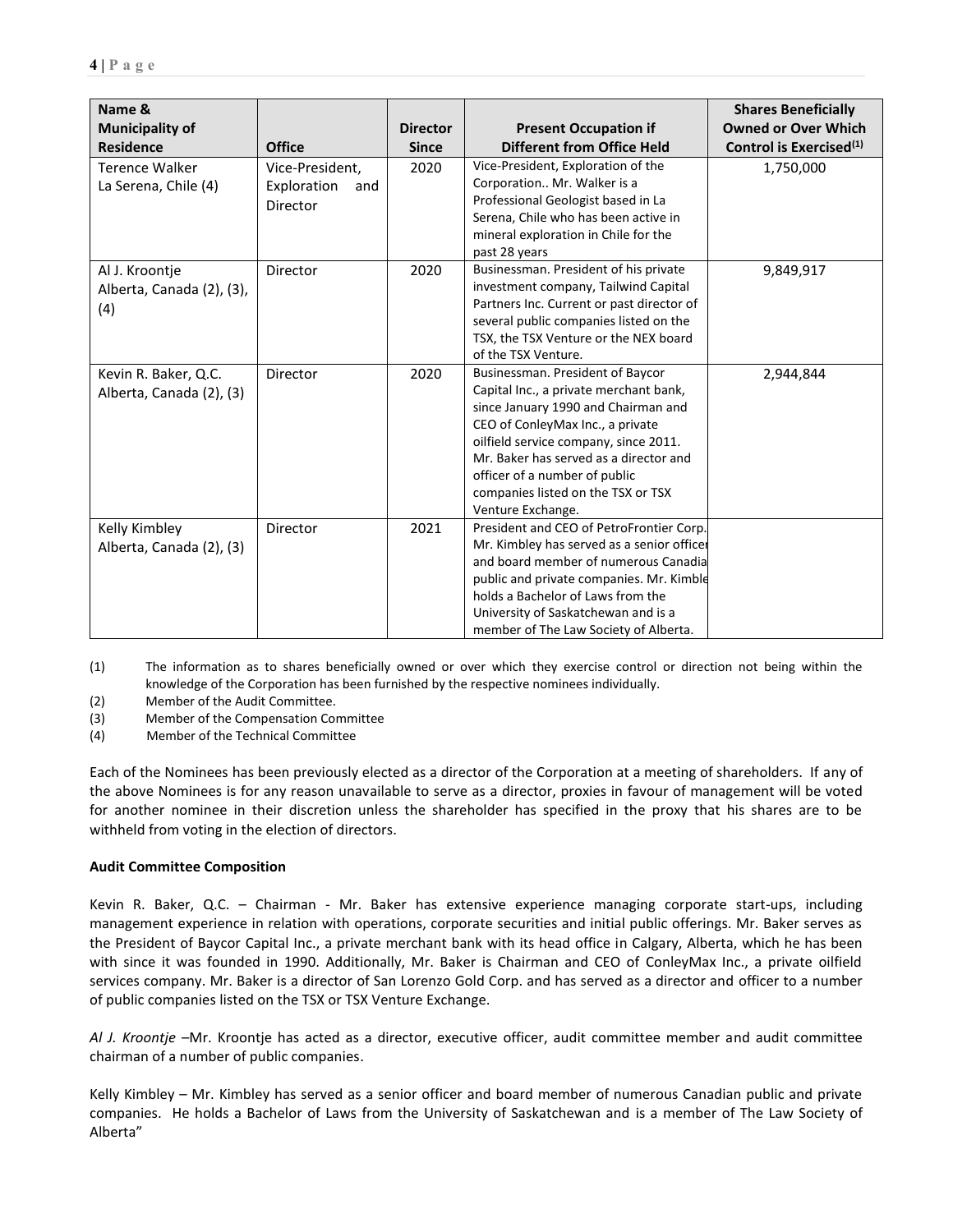Except as noted below, no director of the Corporation is, or has been in the last 10 years, (a) a director, chief executive officer or chief financial officer of a company that (i) while that person was acting in that capacity, was the subject of a cease trade order or similar order (including a management cease trade order) or an order that denied the issuer access to any exemptions under Canadian securities legislation, for a period of more than 30 consecutive days, or (ii) after that person ceased to act in that capacity, was subject of a cease trade or similar order or an order that denied the issuer access to any exemption under Canadian securities legislation, for a period of more than 30 consecutive days which resulted from an event that occurred while that person acted in such capacity, or (b) a director or executive officer of a company that, while that person was acting in that capacity, or within a year of that person ceasing to act in that capacity, became bankrupt, made a proposal under any legislation relating to bankruptcy or insolvency or was subject to or instituted any proceedings, arrangement or compromise with creditors or had a receiver, receiver manager or trustee appointed to hold its assets; or (c) become bankrupt, made a proposal under any legislation relating to bankruptcy or insolvency, or become subject to or instituted any proceedings, arrangement or compromise with creditors, or had a receiver, receiver manager or trustee appointed to hold its assets.

Al J. Kroontje was a director of Cobalt Coal Ltd. ("**Cobalt**") from October 2009 until February 7, 2014. On October 5, 2012, the Alberta and British Columbia Securities Commissions issued cease trade orders as a result of Cobalt's failure to meet a deadline to file an updated technical report, compliant with National Instrument 43-101 – Standards of Disclosure for Mineral Projects. The technical report was filed on the SEDAR website on November 15, 2012 and the commissions issued a full revocation on their respective trade orders on November 27, 2012.

Mr. Kroontje was appointed as a director of Whitemud Resources Inc. ("**Whitemud**") in August, 2011 pursuant to a court approved restructuring of Whitemud which was initiated by Mr. Kroontje. Prior to his appointment, certain cease trade orders issued by the BC Securities Commission, the Alberta Securities Commission, the Autorité des marchés financiers (Quebec), the Ontario Securities commission and the Manitoba Securities Commission were already in place for failure to file financial statements and certain other continuous disclosure documents. The cease trade orders were subsequently revoked by all of those agencies between April 3, 2013 and April 5, 2013 as a result of the successful restructuring of the affairs of Whitemud. Mr. Kroontje was not involved with Whitemud when it failed to file the required continuous disclosure documents that resulted in the cease trade orders.

# **Bankruptcies**

Other than as disclosed below, none of the nominee directors are, and have not within the past 10 years been, a director or executive officer of any company, that, while acting in such capacity, or within a year of ceasing to act in such capacity, became bankrupt, made a proposal under any legislation relating to bankruptcy or insolvency or was subject to or instituted any proceedings, arrangement or compromise with creditors or had a receiver, receiver manager or trustee appointed to hold its assets or has, within the past 10 years, become bankrupt, made a proposal under any legislation relating to bankruptcy or insolvency, or become subject to or instituted any proceedings, arrangement or compromise with creditors or had a receiver, receiver manager or trustee appointed to hold his or her assets.

Mr. Baker was formerly a director of Point Loma Resources Ltd. ("Point Loma") (a public oil and gas company). The Orphan Well Association made an application to the Court of Queen's Bench of Alberta (the "Court") to appoint a receiver under the Bankruptcy and Insolvency Act (Canada). On June 8, 2020, the Orphan Well Association was granted a receivership order by the Court, a cease trade order was issued by the Alberta Securities Commission and other jurisdictions on or about June 5, 2020 and trading in the common shares of Point Loma was suspended by the TSX Venture Exchange on August 7, 2020. Mr. Baker resigned as a director of Point Loma on November 25, 2019

# **Other Directorships**

Kevin Baker is a director and officer of Hoshi Resource Corp.

Al J. Kroontje is a director of Hoshi Resource Corp., Stuve Gold Corp. Whitemud Resources Inc. and Lithium Chile Inc.

Terence Walker serves as a director of Stuve Gold Corp. and Lithium Chile Inc.

Kelly Kimbley is a director of PetroFrontier Corp. and Lithium Chile Inc.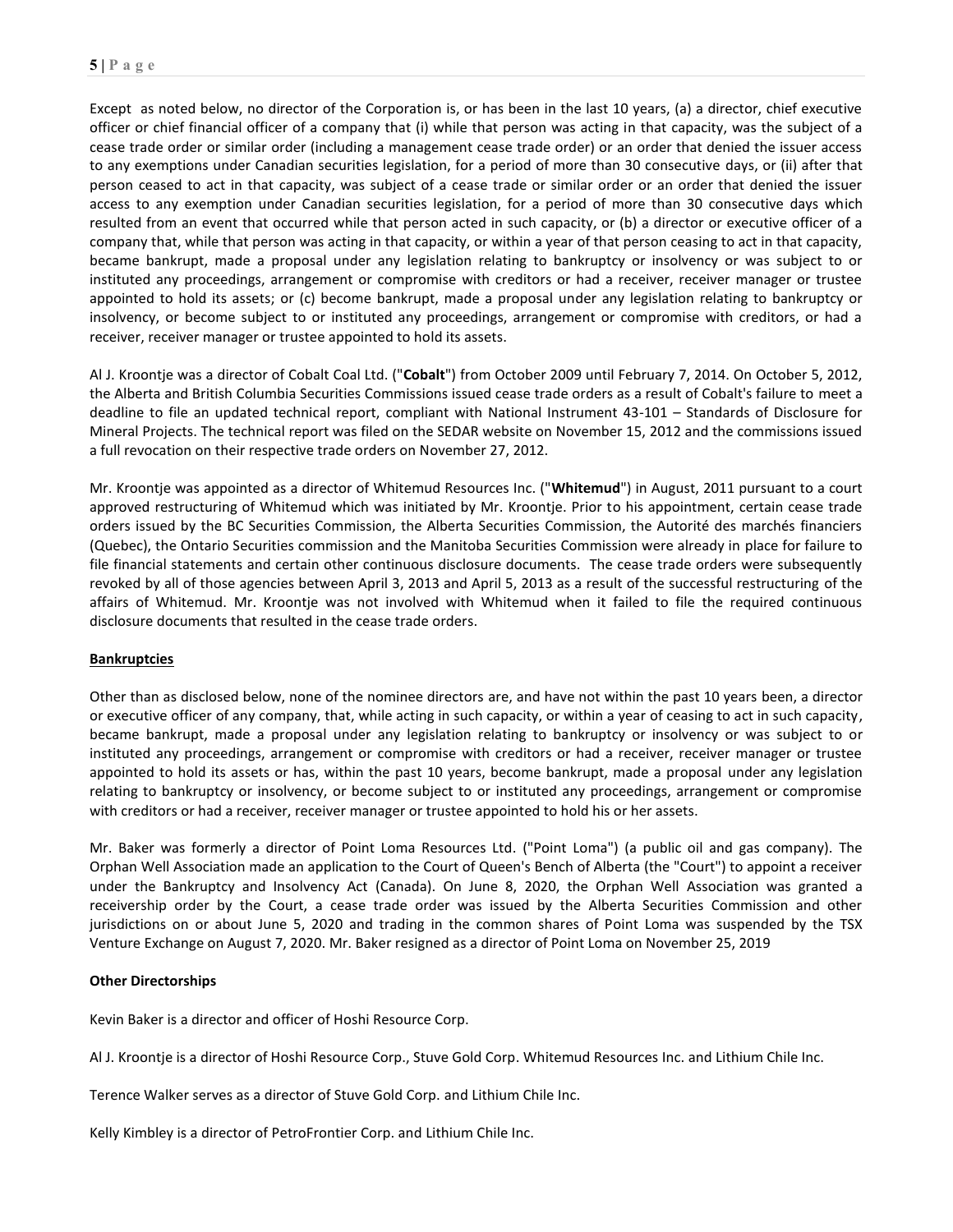# **Appointment of Auditors**

Unless such authority is withheld, the persons named in the accompanying proxy intend to vote for the appointment of MNP LLP, Chartered Accountants for the 2022 fiscal year and to authorize the directors to fix their remuneration.

# **Ratification of Stock Option Plan**

The Corporation originally adopted a stock option plan (the "Stock Option Plan") in 2020. On December 11, 2020, the directors of the Corporation approved an amendment of the Stock Option Plan to remove the fixed maximum number of Common Shares issuable under the Stock Option Plan, and to provide for a "rolling" maximum such that a maximum of 10% of the issued Common Shares of the Corporation at the time of the grant may be reserved for issuance pursuant to the Stock Option Plan. Pursuant to the rules of the TSX Venture Exchange, the Stock Option Plan is required to be ratified on an annual basis at each annual meeting of shareholders.

The material provisions of the Stock Option Plan are as follows:

- (a) the persons who are eligible to be granted options under the Stock Option Plan are "service providers", which means (i) any employee or insider of the Corporation or any of its subsidiaries, and (ii) any other person or company (a "Consultant") engaged to provide ongoing management or consulting services for the Corporation, or any entity controlled by the Corporation. In accordance with the rules of the TSX Venture Exchange, a Consultant may only be granted options under the Stock Option Plan if the Consultant (A) provides the services under a written contract between the Consultant and the Corporation and/or its affiliate(s), (B) spends or will spend a significant amount of time and attention on the affairs of the Corporation or its affiliate(s), and (C) has a relationship with the Corporation or its affiliate(s) that enables the Consultant to be knowledgeable about the business and affairs of the Corporation;
- (b) the Stock Option Plan provides for a "rolling" maximum such that a maximum of 10% of the issued Common Shares of the Corporation at the time of the grant may be reserved for issuance pursuant to the Stock Option Plan;
- (c) based on the 63,373,368 Common Shares which are outstanding as of the date hereof, the maximum number of Common Shares which could be made issuable under the Stock Option Plan as of this date is 6,373,368; as of the date hereof, options in respect of an aggregate of 4,899,444 Common Shares have been granted and are outstanding under the Stock Option Plan, such that options in respect of an additional 1,437,893 Common Shares could be issued;
- (d) the maximum number of Common Shares which may be made issuable under the Stock Option Plan to any one person and that person's associates, together with any other previously established or proposed share compensation arrangements in favour of such person and his or her associates, shall be 5% of the number of Common Shares outstanding at the date of grant;
- (e) the exercise price for the Common Shares under each option granted under the Stock Option Plan is be determined by the Board, or by a committee appointed for this purpose by the board, on the basis of the market price at the time of granting of each option, where "market price" means the prior trading day closing price of the shares of the Corporation, or where there is no such closing price, the average of the most recent bid and ask of the shares of the Corporation on any stock exchange or market on which the Common Shares are listed or quoted;
- (f) options granted under the Stock Option Plan may, at the discretion of the Board or committee, provide that the number of shares which may be acquired pursuant to the option shall not exceed a specified number or percentage each year (or other specified period) during the term of the option (a "vesting restriction"); however, all options become immediately exercisable upon the occurrence of an "Acceleration Event" as defined in the Stock Option Plan, which includes a take-over of the Corporation, a merger of the Corporation where the Corporation is not the continuing or surviving corporation, the sale of all or substantially all of the assets of the Corporation, or the liquidation or dissolution of the Corporation;
- (g) options may be granted under the Stock Option Plan for a term not exceeding ten years;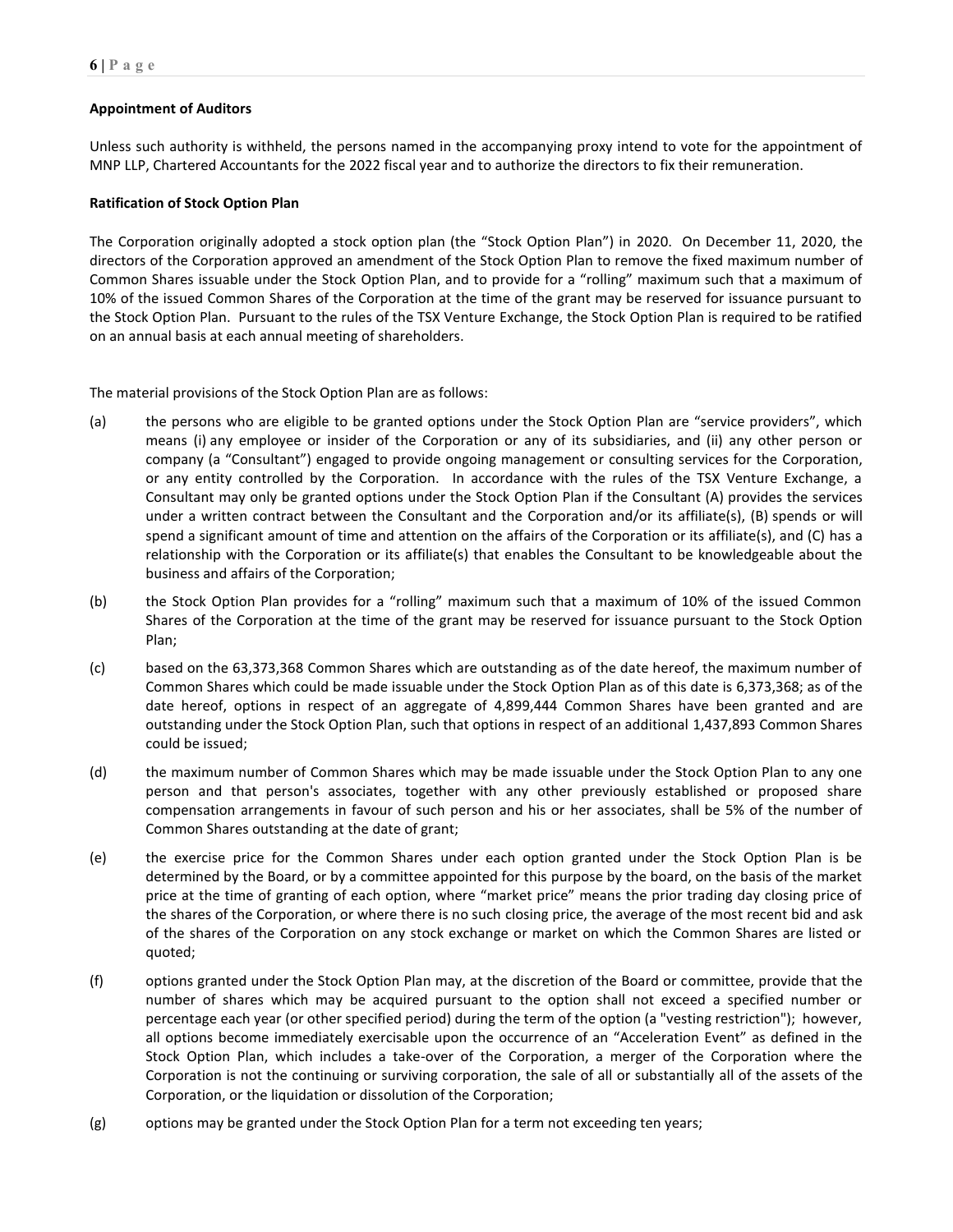- (h) if a holder of an option ceases to be a service provider to the Corporation (other than as a result of the death of such holder), such holder's options terminate on the earlier of (i) the date which is 90 days following cessation of services, and (ii) the original expiry date of the option;
- (i) if a holder of an option dies while he or she is a service provider, such holder's options terminate on the earlier of (i) one year after the date of death of the holder, and (ii) the original expiry date of the option;
- (j) options may not be assigned or transferred, except by will or by the laws of descent and distribution; and
- (k) the Board of the Corporation may amend or terminate the Stock Option Plan, provided that approval of the shareholders of the Corporation is required for any of the following matters: (i) the maximum number of Common Shares reserved for issuance under the Stock Option Plan; (ii) a reduction in the exercise price for options held by insiders of the Corporation (which shall require the approval of disinterested shareholders); (iii) an extension to the term of any options held by insiders of the Corporation; and (iv) an increase in any limit on grants of options to insiders set out in the Stock Option Plan.

At the Meeting, shareholders will be asked to ratify and approve the Stock Option Plan. A simple majority of the votes cast on the matter is required for approval, exclusive of votes attaching to shares held by insiders eligible to participate in the Stock Option Plan or their associates. To the knowledge of the Corporation, an aggregate of 14,479,760 Shares are held by insiders eligible to participate in the Stock Option Plan and their associates.

# **Other Business**

Approval of such other business as may properly come before the meeting or any adjournment thereof.

Save for the matters referred to herein, management knows of no other matters intended to be brought before the Meeting. However, if any matters which are not now known to management shall properly come before the Meeting, the Proxy given pursuant to this solicitation by Management will be voted on such matters in accordance with the best judgement of the person voting the Proxy, in the event such discretionary authority is provided in the Proxy.

# **STATEMENT OF EXECUTIVE COMPENSATION**

#### **SUMMARY COMPENSATION TABLE**

Set out below is a summary of compensation paid or accrued during the Company's three most recently completed financial years in respect of the Company's NEOs.

#### **Summary Compensation Table**

|                                                                |                      |                                   | Share-                  | <b>Non-equity incentive</b><br>plan compensation<br>(\$)<br>Option- |                                     |                                 |                                   |                                      |
|----------------------------------------------------------------|----------------------|-----------------------------------|-------------------------|---------------------------------------------------------------------|-------------------------------------|---------------------------------|-----------------------------------|--------------------------------------|
| Name and<br>principal<br>position                              | Year                 | <b>Management</b><br>fees $($ \$) | based<br>awards<br>(\$) | based<br>awards <sup>(3)</sup><br>(\$)                              | Annual<br><b>Incentive</b><br>plans | Long-term<br>incentive<br>plans | All other<br>compensation<br>(\$) | <b>Total</b><br>compensation<br>(\$) |
| Ken Booth<br>Director,<br>&<br>President<br>CEO <sup>(1)</sup> | 2021<br>2020<br>2019 | 96,000<br>3,000<br>N/A            | N/A<br>N/A<br>N/A       | N/A<br>N/A<br>N/A                                                   | N/A<br>N/A<br>N/A                   | N/A<br>N/A<br>N/A               | N/A<br>N/A<br>N/A                 | N/A<br>N/A<br>N/A                    |
| Terence Walker<br>Director & Vice-<br>President                | 2021<br>2020<br>2019 | 75,207<br>37,501<br>28,300        | N/A<br>N/A<br>N/A       | N/A<br>N/A<br>N/A                                                   | N/A<br>N/A<br>N/A                   | N/A<br>N/A<br>N/A               | N/A<br>N/A<br>N/A                 | N/A<br>N/A<br>N/A                    |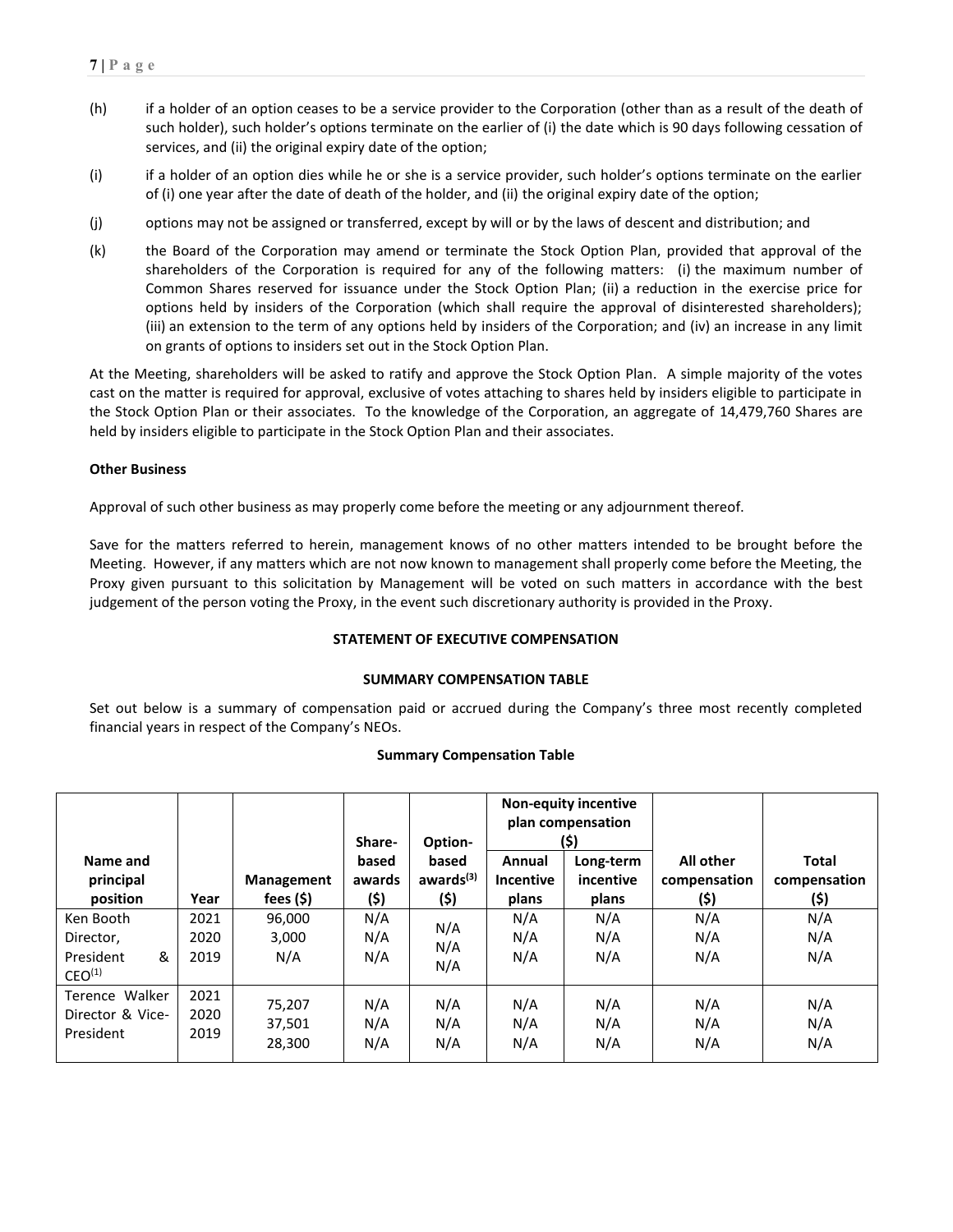|                                    |                      |                      | Share-            | Option-                        | <b>Non-equity incentive</b><br>plan compensation<br>(\$) |                        |                           |                              |
|------------------------------------|----------------------|----------------------|-------------------|--------------------------------|----------------------------------------------------------|------------------------|---------------------------|------------------------------|
| Name and<br>principal              |                      | Management           | based<br>awards   | based<br>awards <sup>(3)</sup> | Annual<br><b>Incentive</b>                               | Long-term<br>incentive | All other<br>compensation | <b>Total</b><br>compensation |
| position                           | Year                 | fees $($ \$)         | (\$)              | (\$)                           | plans                                                    | plans                  | (\$)                      | (\$)                         |
| Al J. Kroontje                     | 2021                 | N/A                  | N/A               | N/A                            | N/A                                                      | N/A                    | N/A                       | N/A                          |
| Director <sup>(2)</sup>            | 2020                 | N/A                  | N/A               | N/A                            | N/A                                                      | N/A                    | 27,751                    | 27,751                       |
|                                    | 2019                 | N/A                  | N/A               | N/A                            | N/A                                                      | N/A                    | 94,981                    | 94,981                       |
| John Aihoshi<br>CFO <sup>(3)</sup> | 2021<br>2020<br>2019 | 31,913<br>Nil<br>Nil | N/A<br>Nil<br>Nil | N/A<br>N/A<br>N/A              | N/A<br>N/A<br>N/A                                        | N/A<br>N/A<br>N/A      | N/A<br>N/A<br>N/A         | N/A<br>N/A<br>N/A            |

Notes:

- (1) Mr. Booth was appointed President & CEO on December 16, 2020.
- (2) Mr. Kroontje resigned as CEO of Kairos Metals on December 16, 2020.
- (3) Mr. Aihoshi was appointed CFO on December 16, 2020

## **INCENTIVE PLAN AWARDS**

# **Outstanding Share-Based Awards and Option-Based Awards**

The following table sets forth the outstanding option-based awards held by the NEOs of the Company at the end of the most recently completed financial year. The Company does not have any share-based awards held by an NEO.

#### **Outstanding Option-Based Awards**

|                       | <b>Option-Based Awards</b>                                              |                                     |                                  |                                                                      |  |  |  |
|-----------------------|-------------------------------------------------------------------------|-------------------------------------|----------------------------------|----------------------------------------------------------------------|--|--|--|
| <b>Name</b>           | <b>Number of securities</b><br>underlying unexercised<br>options<br>(#) | Option<br>exercise<br>price<br>(\$) | <b>Option expiration</b><br>date | Value of unexercised in-<br>the-money options<br>(\$) <sup>(1)</sup> |  |  |  |
| <b>Ken Booth</b>      | 700.000                                                                 | 0.16                                | January 21, 2031                 | <b>NA</b>                                                            |  |  |  |
| President & CEO       |                                                                         |                                     |                                  |                                                                      |  |  |  |
| <b>Terence Walker</b> | 500,000                                                                 | 0.16                                | January 21, 2031                 | <b>NA</b>                                                            |  |  |  |
| Vice-President        | 150.000                                                                 | 0.10                                | March 10, 2032                   | <b>NA</b>                                                            |  |  |  |
|                       |                                                                         |                                     |                                  |                                                                      |  |  |  |
| John Aihoshi          | 17,778                                                                  | 0.15                                | May 15, 2028                     | <b>NA</b>                                                            |  |  |  |
| <b>CFO</b>            | 350,000                                                                 | 0.16                                | January 21, 2031                 | <b>NA</b>                                                            |  |  |  |
|                       | 70.000                                                                  | 0.10                                | March 10, 2032                   | <b>NA</b>                                                            |  |  |  |

Note:

(1) "In-the-Money Options" means the excess of the market value of the Company's shares on December 31, 2021 over the exercise price of the options.

#### **Incentive Plan Awards – Value Vested or Earned During the Year**

The following table sets forth details of the value vested or earned for all incentive plan awards during the most recently completed financial year by each NEO: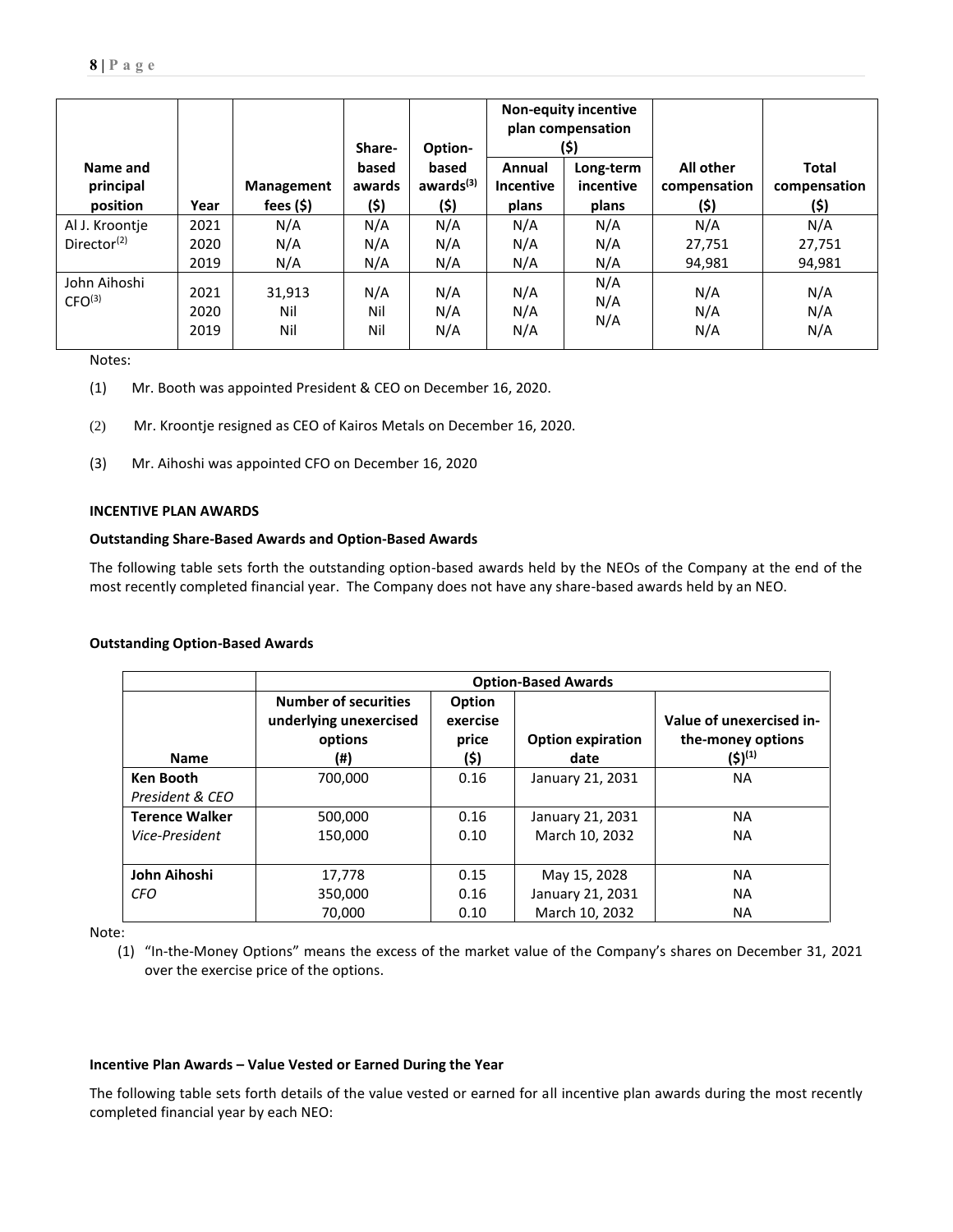| <b>Name</b>           | <b>Option-based awards -</b><br>Value vested during the year<br>(\$) | Share-based awards - Value<br>vested during the year<br>(\$) | Non-equity incentive plan<br>compensation - Value<br>earned during the year<br>(\$) |  |
|-----------------------|----------------------------------------------------------------------|--------------------------------------------------------------|-------------------------------------------------------------------------------------|--|
| <b>Ken Booth</b>      | Nil                                                                  | Nil                                                          | Nil                                                                                 |  |
| President & CEO       |                                                                      |                                                              |                                                                                     |  |
| <b>Terence Walker</b> | Nil                                                                  | Nil                                                          |                                                                                     |  |
| Vice-President        |                                                                      |                                                              | Nil                                                                                 |  |
| John Aihoshi          | Nil                                                                  | Nil                                                          | Nil                                                                                 |  |
| <b>CFO</b>            |                                                                      |                                                              |                                                                                     |  |

# **PENSION BENEFITS**

The Company does not have a pension plan that provides for payments or benefits to the NEOs at, following, or in connection with retirement.

# **TERMINATION AND CHANGE OF CONTROL BENEFITS**

The services of Mr. Booth, Mr. Walker and Mr. Aihoshi can be terminated at any time. The Company has not entered into any contract, agreement, plan or arrangement that provides for payments to a NEO at, following or in connection with any termination (whether voluntary, involuntary or constructive), resignation, retirement, a change in control of the Company, or a change in an NEOs responsibilities.

# **DIRECTOR COMPENSATION**

Other than compensation paid to the NEOs, no compensation was paid to directors in their capacity as directors of the Company or its subsidiaries, in their capacity as members of a committee of the Board or of a committee of the board of directors of its subsidiaries, or as consultants or experts, during the Company's most recently completed financial year.

Set out below is a summary of compensation paid or accrued during the Company's most recently completed financial year in respect of the Company's directors, other than the NEOs previously disclosed:

| <b>Name</b>              | <b>Fees</b><br>earned<br>(\$) | Share-<br>based<br>awards<br>(\$) | Option-<br>based<br>awards<br>(\$) | Non-equity<br>inventive plan<br>compensation<br>(\$) | All other<br>compensation<br>(\$) | <b>Total</b><br>(\$) |
|--------------------------|-------------------------------|-----------------------------------|------------------------------------|------------------------------------------------------|-----------------------------------|----------------------|
| Al J.<br>Kroontje        | Nil                           | N/A                               | Nil                                | N/A                                                  | Nil                               | Nil                  |
| Kevin R.<br><b>Baker</b> | Nil                           | N/A                               | Nil                                | N/A                                                  | Nil                               | Nil                  |
| Kelly<br>Kimbley         | Nil                           | N/A                               | Nil                                | N/A                                                  | Nil                               | Nil                  |

#### **Director Compensation Table**

#### **Narrative Discussion**

Directors are compensated through the grant of stock options and receive no director or committee fees.

The following table provides information as of December 31, 2021, concerning options outstanding pursuant to the Corporation's existing stock option plan, which has been approved by the shareholders of the Corporation and which is the only compensation plan of the Corporation under which equity securities of the Corporation are authorized for issuance: